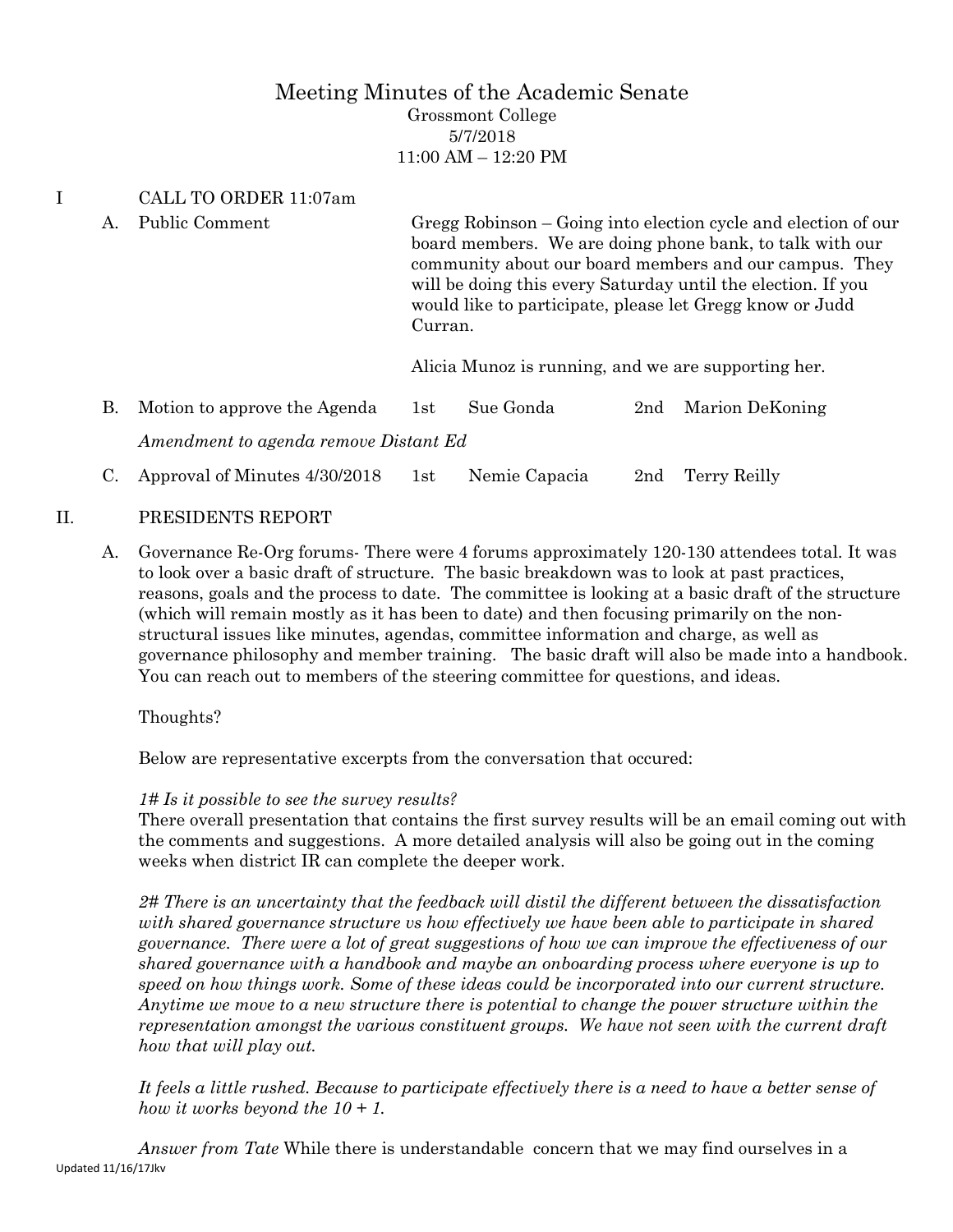situation where our faculty will be in a less powerful position than they currently are, we do have to acknowledge that we do need changes and that started with faculty, staff, and administrators all being dissatisfied with our processes. Then our IEPI visitors confirmed that there is much need for change as we would not be in a good position for the coming accreditation process with our current structure. So, with this feedback, as well as through the surveys, the need has been well established. How we do this is the entire question. The structural changes that are being recommended is very modest set of changes. Where the deeper need for changes are in our processes. We need to make sure that our processed and procedures are more transparent and constituent groups are represented. Also, any changes will come to the AS for discussion and a vote. We are going to move forward and make sure that we are not diminishing faculty representation and decision making. If there is something that seems not to be in line with our sense of what it needed or valuable, this will be consultative process that allows for that to be heard.

*3# With the draft in place where do we go from here and what will be the process for implementation? How are the committees going to be assembled or reassembled with term limits in force? How are they going to get comprised and when?*

Part of the work of the of steering committee in proposal stage is to do draft charges and composition for each of the committees. Then it will be vetted with the rationale behind the committees and what changes will be made, if there will be changes made. The plan is to have this implemented by Spring of 2019. This will allow for an entire semester of discussion, feedback and revision and will allow us to have it in place in time for our Accreditation visit.

Part two is the question of whether AS will have a say in the representation and this is absolutely yes. The standard is that no decisions about representation, faculty roles and governance can be made outside of mutual agreement. The only exception is for a legal mandate or if there is a clear fiscal responsibility, but the standard is for mutual agreement.

*#4 There has been a need for this change for many years. three accreditation cycles ago there was a recommendation for the college to review all of the committees every spring for their charges and compositions. Then two accreditation cycles ago the visiting team noted that there were too many committees, but there were no changes made. The last accreditation cycle also noted that there were too many committees and that we should look at our overall structure. This has been a longterm discussion not only this administration but through other administrations.*

Response: The concern not that there is a need for structural change, but rather with all the things that have been done that we can articulate that the problem is the structure vs how we are using it. We have not fully identified

No one believes that it is the structure alone is the problem, but rather the way we are using the system is a substantial problem. We can however make some structural tweaks, that are important and needed that will be given consultation.

It is our collective responsibility that all constituents on campus have a voice. This includes Faculty, classified employees, and students as well. We are looking at the representation of these groups to make sure all voices are represented. The process will take time.

There are currently some operational committees that operate but their voice does not go anywhere. In some cases these are committees with no charter and no formalized role in relation to the governance structure. We need to clean this up. This does not necessarily mean we are going eliminate these committees, but we do need to examine their functions and formalize their roles.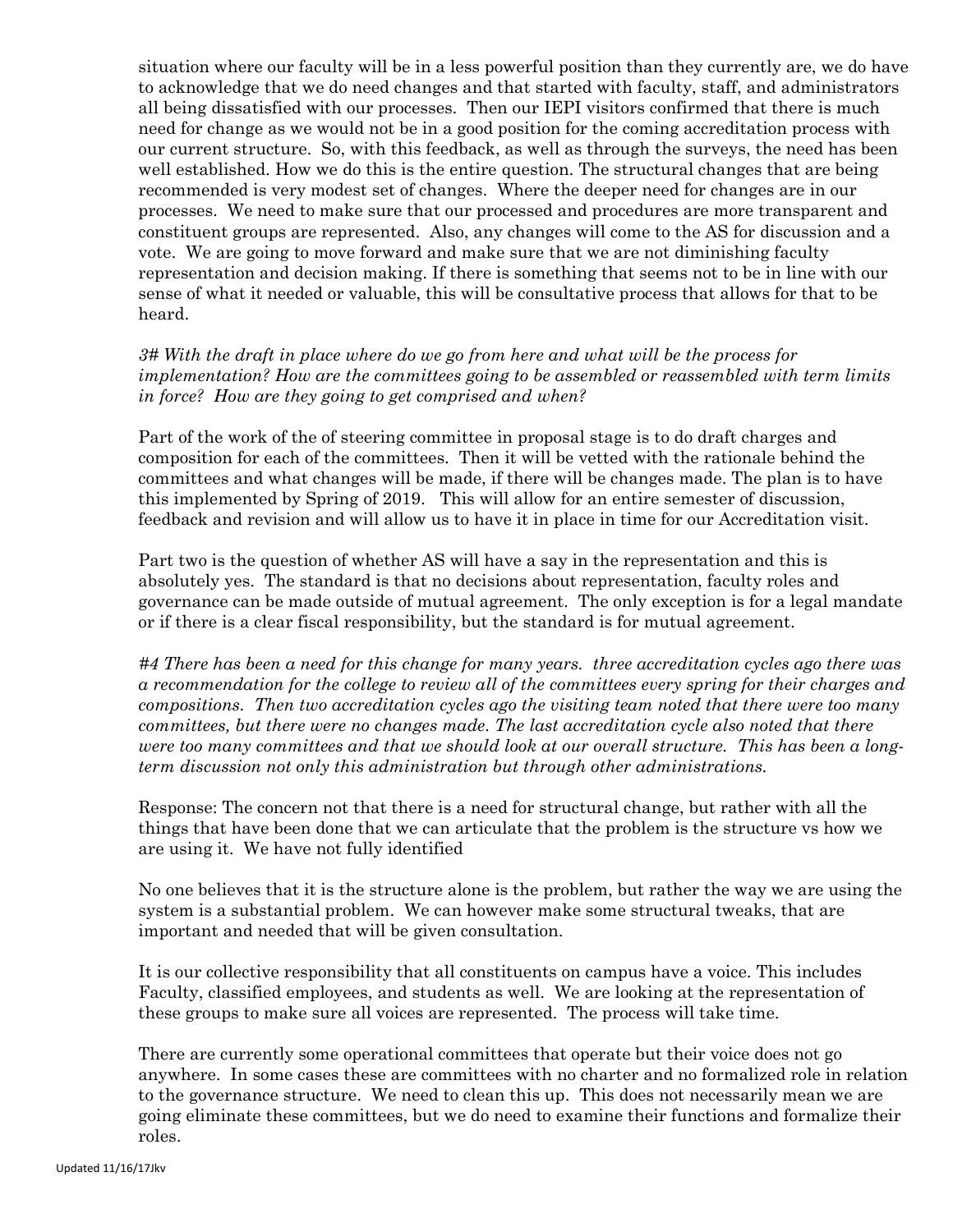B. Distinguished Faculty nominations need to be in by this wed May 9th.

### III. ACTION ITEMS

A. None

#### VI. COMMITTEES

A. Part-time faculty senate committee (Richard Unis)

The handbook was on the screen. We were able to secure some funds from the Professional Development Office for completing the new handbook. There is a subcommittee workgroup working on this. They are reaching out to departments to consult on our handbook. They are also reaching out to other schools to have a bigger community of part time faculty. Finally, as part of a broader orientation effort, the committee has begun arranging tours for new hires during flex week.

#### V. INFORMATIONAL ITEMS

A. A first-year faculty committee District Level- Alyssa Brown and Brian Banfield.

The charge and composition were presented (See Attachment) There will be a new employee orientation for hired Full Time First Year of Experience. The proposal is to conduct a half day orientation and round table sessions throughout the year. They will be encouraged to attend 8 of 10, 90 min roundtables. These meetings will help with clarity and alignment of our district core values.

There is a concern that the Part Time are not currently going to be included in this pilot. There is also concern that the 8 round tables might be too much, given that we already have a monthly first year orientation series for our first year full-time faculty.

Meeting Adjourned 12:20 pm Next Meeting May 21, 2018